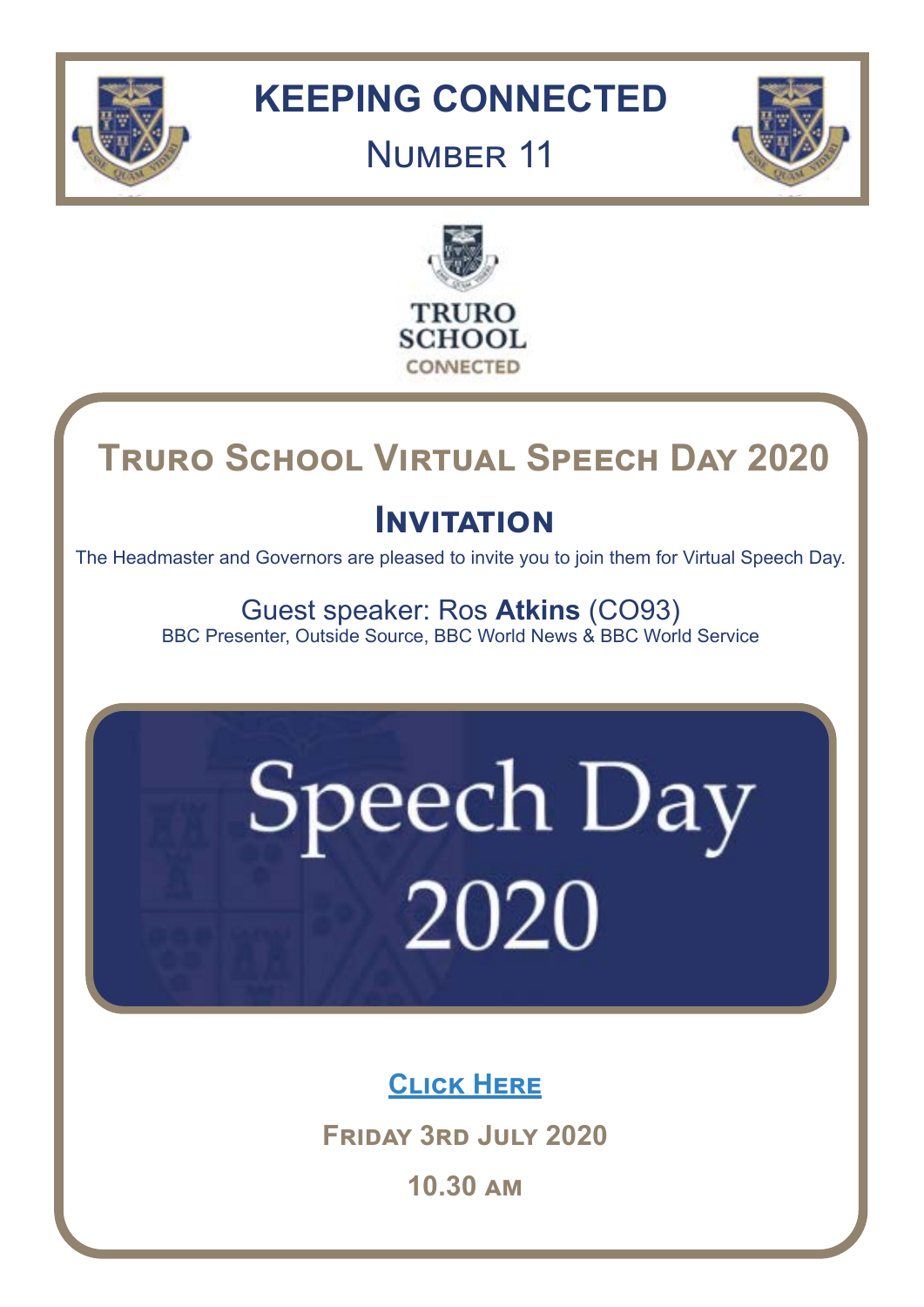# **Virtual Speech Day 2020**

# **Order of Service**

**Truro School Chamber Choir** 

There is no Rose: Philip Stopford Conductor - Christopher Gray Editing - Palmerama Studios

Welcome: Headmaster, **Mr Andrew Gordon-Brown**

Opening Prayers: The Chaplain, **Rev Aubin de Gruchy**

Chair of Governors: **Mr Kim Conchie**

Headmaster: **Mr Andrew Gordon-Brown** 

Poems: **Lily Wells, Finlay Harris**

Prizegiving: Academic Prizes announced by **Heads of Year** 

Poem: **Celica Gill** 

Drama: **Diggory Gill, Chloe Lansdowne, Kit Gordon-Brown, Monty Rix, Cat Boote & Lowenna Wearne, Harrison Fraser, Finley Morel**

Prizegiving: School Prizes: Announced by Deputy Head Academic,

**Dr Shaun Pope** Lockdown Prizes and winner of Opie Shield: Announced by Headmaster, **Mr Andrew Gordon-Brown** 

Address: Former pupil **Ros Atkins** CO93 Presenter, Outside Source, BBC World News & BBC World Service

Head Boy: **Alex Martin** 

Head Girl: **Georgia Stone**

Tomorrow from Annie (music by Charles Strouse, lyrics by Martin Charnin) Performed by **Susannah Melville** and **Elsie MacDonald** Accompanied by **Peter Thomson**

> Address by Deputy Head Academic, **Dr Shaun Pope** and Deputy Head Pastoral, **Mrs Emma Ellison**

Final Benediction: The Chaplain, **Rev Aubin de Gruchy**

You Raise Me Up **Katherine Gregory, Harry Flint, Katherine Gregory, Lowenna Wearne, James Lansdowne, Helena Paish**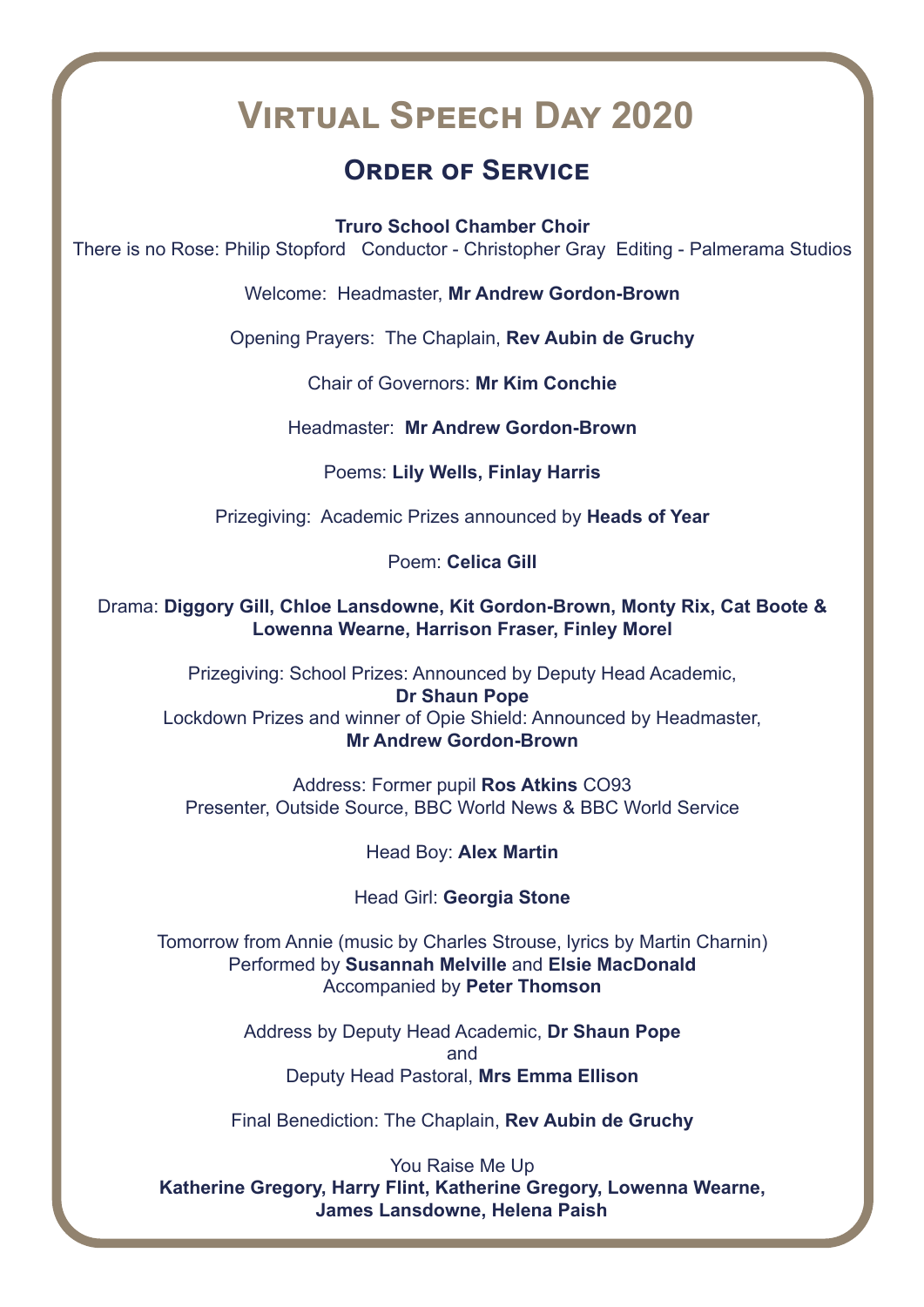# **Ros Atkins CO93**

Ros has hosted coverage of many major stories around the world for BBC News, including the death of Nelson Mandela, Barack Obama's first election victory and inauguration, the football World Cups in Germany and South Africa, the Charles Taylor verdict, the London Olympic Games and Queen Elizabeth's Diamond Jubilee celebrations.

He has also reported from an array of locations including an informal settlement in Soweto, a hospice in London, a prison in Indianapolis, a bookshop in Tel Aviv, a Nazi exhibition in Berlin, a maternity ward in Lagos and a classroom in Tanzania.



Ros has also made a number of documentaries for the BBC. Most recently, All That Stands in the Way which

looked at gender inequality through the lives of four teenage girls in Iceland, UK, Lesotho and Jordan.

He made a BBC radio documentary called Sharing It All which examined why people are so willing to share very personal experiences online and television. Another documentary, Living With Tourists, explored the impact of the tourism industry on the three places where he grew up.

Prior to Outside Source, Ros hosted World Have Your Say on BBC TV and radio for many years.

Ros grew up in Cornwall but also lived in the Bahamas and Trinidad and Tobago. He attended Truro School from 1986 – 1993.

After university he moved to Johannesburg where he worked as a researcher, journalist and DJ. Having lived in Africa and the Caribbean, he has maintained a keen interest in both and has been deployed by the BBC to cover Trinidad carnival, post-election violence in Kenya, and the Africa Cup of Nations in Ghana.

On returning to London from South Africa, Ros edited Time Out magazine's website, before joining the BBC as a news producer.

While presenter of World Have Your Say, the programme won a Sony Gold Award and a Sony Bronze Award (the most coveted awards for the UK radio industry). Ros was also one of the main presenters for the BBC's coverage of Nelson Mandela's death that won a Radio Academy (formerly Sony) Gold Award in 2014.

Ros lives in south-east London with his wife and two daughters.



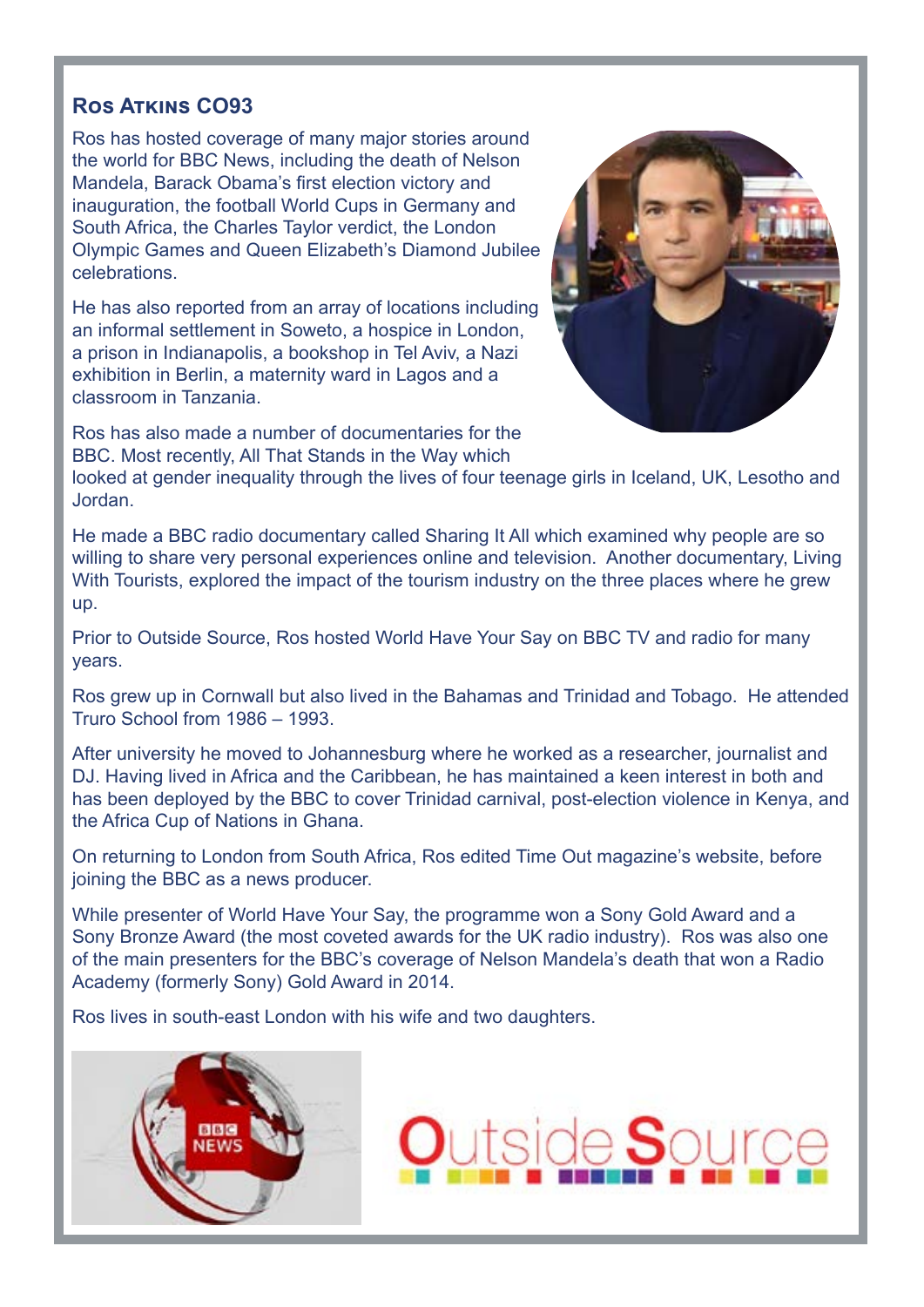# **World Aims Day**

Thursday 2nd July is World Action in Methodist Schools (AIMS) day. This year's theme: 'Breathe', exploring the themes of race, privilege and discrimination and reflecting on what it means to be able to 'breathe'. It also explores how, as a community, we can be anti-racist and anti-discriminatory.

The World AIMS programme was started, by two Old Truronians, Rev Dr Richard **Jones** CO44 and Graham **Russell** CO67, about 18 years ago to get schools to look beyond themselves, to the needs of the local and wider community. We continue to aim to recognise the various challenges facing our community and the wider world, and also to celebrate all that is good.



To find out more, watch the introduction video with Revd. Aubin de Gruchy and Upper Sixth leaver Maisy Vincent.

# **[CLICK HERE](https://www.youtube.com/watch?v=wFhnFPjOa0o&feature=youtu.be&fbclid=IwAR1X5T7SSNCCJ4dij0yumfXGgCG31ElnqdfwB5SEBrvweB9qF4RwJT3KAKM)**

#### **Congratulations!**

#### **Cat and Lowenna CO20 - Our Newest 'Old Truronians'**

[Huge congratulations to Upper Sixth students Cat and Lowenna, who are celebrating after](http://A huge congratulations to Upper Sixth students Cat and Lowenna, who are celebrating after both succe)  [both earning places at Guildford School of Acting. We look forward to following your careers](http://A huge congratulations to Upper Sixth students Cat and Lowenna, who are celebrating after both succe)  [in the theatre!](http://A huge congratulations to Upper Sixth students Cat and Lowenna, who are celebrating after both succe)

[Read their reactions to the news here](http://A huge congratulations to Upper Sixth students Cat and Lowenna, who are celebrating after both succe)

#### **[CLICK HERE](https://www.truroschool.com/latest-news/taking-to-the-stage/?fbclid=IwAR1gKcid-AwX5qB8T1D0XqYOjdjRy1KcCgd-yMWs8RLkpH0qEhSYXR3dOKg)**

[You can also catch Lowenna and Cat performing a section of Blood Wedding, their A-Level](http://You can also catch Lowenna and Cat performing a section of Blood Wedding, their A-Level performance )  [performance piece, in this year's virtual speech day.](http://You can also catch Lowenna and Cat performing a section of Blood Wedding, their A-Level performance )

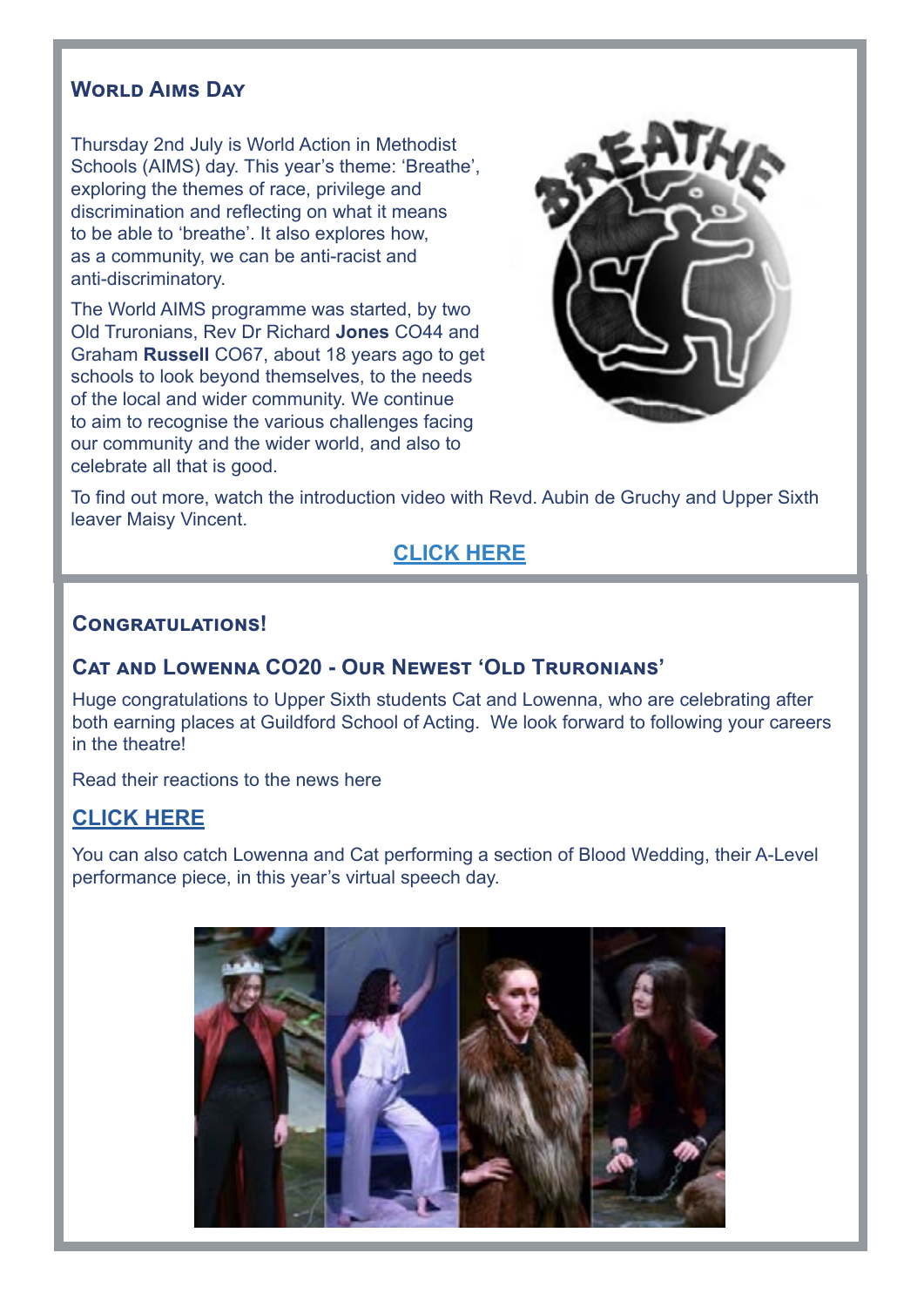# **[Maisy Vincent CO20](http://Maisy Vincent CO20 - World Aims Ambassador Maisy is a Sixth Form student studying A-Levels in Chemis)**

#### **[World Aims Ambassador & Foundation Award Recipient](http://Maisy Vincent CO20 - World Aims Ambassador Maisy is a Sixth Form student studying A-Levels in Chemis)**





[Maisy is a Sixth Form leaver who has just,](http://Maisy Vincent CO20 - World Aims Ambassador Maisy is a Sixth Form student studying A-Levels in Chemis)  [as she mentions later in the article,](http://Maisy Vincent CO20 - World Aims Ambassador Maisy is a Sixth Form student studying A-Levels in Chemis) *'rather* 

*abruptly due to lockdown*[' completed her A-Level studies.](http://Maisy Vincent CO20 - World Aims Ambassador Maisy is a Sixth Form student studying A-Levels in Chemis)  [Maisy joined the School in 2012 with a means tested bursary](http://Maisy Vincent CO20 - World Aims Ambassador Maisy is a Sixth Form student studying A-Levels in Chemis)  [funded by Truro School Foundation. As she moves from pupil](http://Maisy Vincent CO20 - World Aims Ambassador Maisy is a Sixth Form student studying A-Levels in Chemis)  [to Old Truronian - class of 2020 - Maisy told us:](http://Maisy Vincent CO20 - World Aims Ambassador Maisy is a Sixth Form student studying A-Levels in Chemis)

*["I have been at Truro School from First Year and I've tried](http://Maisy Vincent CO20 - World Aims Ambassador Maisy is a Sixth Form student studying A-Levels in Chemis)  [to get involved with everything that's been offered to me –](http://Maisy Vincent CO20 - World Aims Ambassador Maisy is a Sixth Form student studying A-Levels in Chemis)  [music, sport, drama – the list goes on! Last year I used my](http://Maisy Vincent CO20 - World Aims Ambassador Maisy is a Sixth Form student studying A-Levels in Chemis)  [Wednesday Afternoon Activities to volunteer at the Royal](http://Maisy Vincent CO20 - World Aims Ambassador Maisy is a Sixth Form student studying A-Levels in Chemis)  [Cornwall Hospital, Treliske as a dementia support volunteer.](http://Maisy Vincent CO20 - World Aims Ambassador Maisy is a Sixth Form student studying A-Levels in Chemis)  [This was an amazing experience and the school greatly](http://Maisy Vincent CO20 - World Aims Ambassador Maisy is a Sixth Form student studying A-Levels in Chemis)  [supported me in the role."](http://Maisy Vincent CO20 - World Aims Ambassador Maisy is a Sixth Form student studying A-Levels in Chemis)*

[Maisy was awarded the Helpforce Champion's Young](http://Maisy Vincent CO20 - World Aims Ambassador Maisy is a Sixth Form student studying A-Levels in Chemis)  [Volunteer of the Year Award 2019, for her work at the hospital.](http://Maisy Vincent CO20 - World Aims Ambassador Maisy is a Sixth Form student studying A-Levels in Chemis)

*["It was a real honour to receive the award. At school we are](http://Maisy Vincent CO20 - World Aims Ambassador Maisy is a Sixth Form student studying A-Levels in Chemis)  [always encouraged to support charity work being done in the](http://Maisy Vincent CO20 - World Aims Ambassador Maisy is a Sixth Form student studying A-Levels in Chemis)  [community and it feels good be able to give something back.](http://Maisy Vincent CO20 - World Aims Ambassador Maisy is a Sixth Form student studying A-Levels in Chemis)*

*[My volunteering work has taught me patience, and I've learnt how to actively listen to people. I've also](http://Maisy Vincent CO20 - World Aims Ambassador Maisy is a Sixth Form student studying A-Levels in Chemis)  [met such a wide range of people from different backgrounds."](http://Maisy Vincent CO20 - World Aims Ambassador Maisy is a Sixth Form student studying A-Levels in Chemis)*

Talking about Maisy, the Helpforce Charity said: *["Maisy is one of the most outstanding volunteers](http://Maisy Vincent CO20 - World Aims Ambassador Maisy is a Sixth Form student studying A-Levels in Chemis)  [and she has helped mentor new volunteers, and featured in 'Charity Today' as part of the Helpforce](http://Maisy Vincent CO20 - World Aims Ambassador Maisy is a Sixth Form student studying A-Levels in Chemis)  [workshop team of young volunteers."](http://Maisy Vincent CO20 - World Aims Ambassador Maisy is a Sixth Form student studying A-Levels in Chemis)*

[Maisy has certainly put her passions and skills to good use by joining Revd. De Gruchy in the World](http://Maisy Vincent CO20 - World Aims Ambassador Maisy is a Sixth Form student studying A-Levels in Chemis)  [AIMS 'Breathe' campaign – she is a wonderful Ambassador.](http://Maisy Vincent CO20 - World Aims Ambassador Maisy is a Sixth Form student studying A-Levels in Chemis)

*"World AIMS has always been a programme that I have valued at Truro School and I have enjoyed the opportunity to work with the co-ordinators over the past year. Our theme for our World AIMS day this year is 'Reimage the World - Let me Breathe' and it explores the issues of race, privilege and discrimination in the UK and around the world. I felt it was really important for all the pupils to engage*  with this topic, especially with the current climate of widespread protests and change. Having finished *my A Level work rather abruptly due to lockdown, I've had the opportunity to pull together a whole range of resources that let the pupils explore ideas, problems and history around race that let them create a personal response and evaluate their own privileges and opinions. It was important that I was able to use my own privilege to amplify BAME (Black, Asian and minority ethnic) voices and catalyse discussion within the school."*

What does the future hold for Maisy now she is one of our newest 'Old Truronians'?

*"My work at Treliske and the work we do at Truro School for World AIMS has inspired me. These experiences have all confirmed for me that I want to work in a field where I can help people so next year I will be working with Shrewsbury International School Bangkok Riverside in their drama department and on their outreach programme with their partner charities. I will then hopefully be going to the University of Manchester in September 2021 to read International Disaster Management and Humanitarian Response."*

**We wish Maisy every success with her plans - I'm sure we will be featuring her in future Old Truronian news!**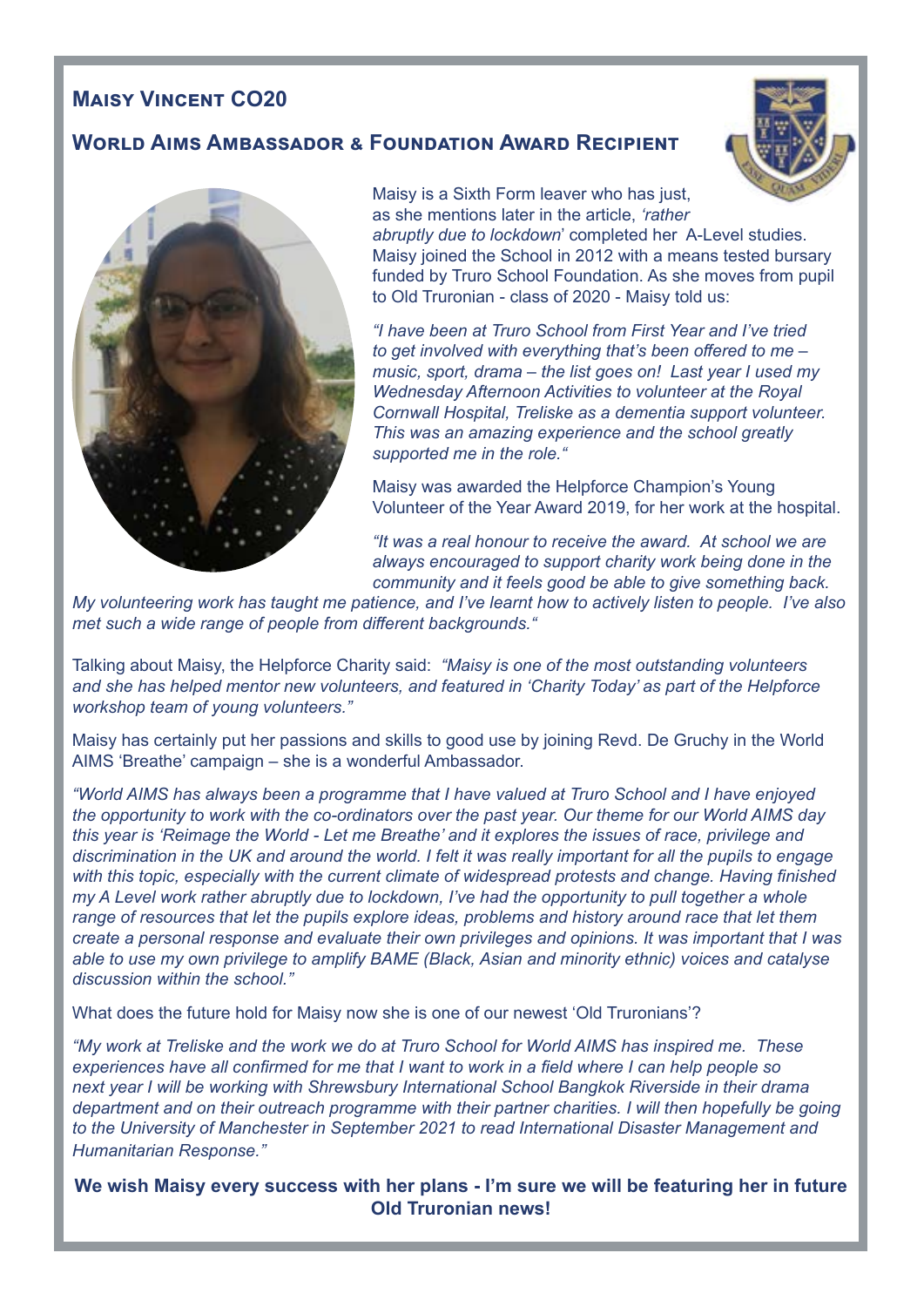# **Another "Where Are They Now?" 1962 Rugby Tour - Hanover, Germany**

**Easter Monday 23rd April 1962**



# **Back Row - From Left:**

Ken **James** (master) - Simon **Julian** CO61 - Victor **Julyan** CO61 - David **Crabb** CO62 - Kenneth (Kenny) **Roberts** CO62 - David **Ellis** CO62 Charles **Collins** CO62 - Roger **Ede** CO62 - Christopher **Johns** CO62 Andrew **Julian** CO64

# **FRONT ROW - FROM LEFT:**

Robert **Downey** CO62 - Frederick (Fred) **Buckley** - Richard (Dickie) **Blackburn** CO61 Roderick **Elliott** CO61 - Michael **Balman** CO61 - Andrew (Andy) **Cameron** CO64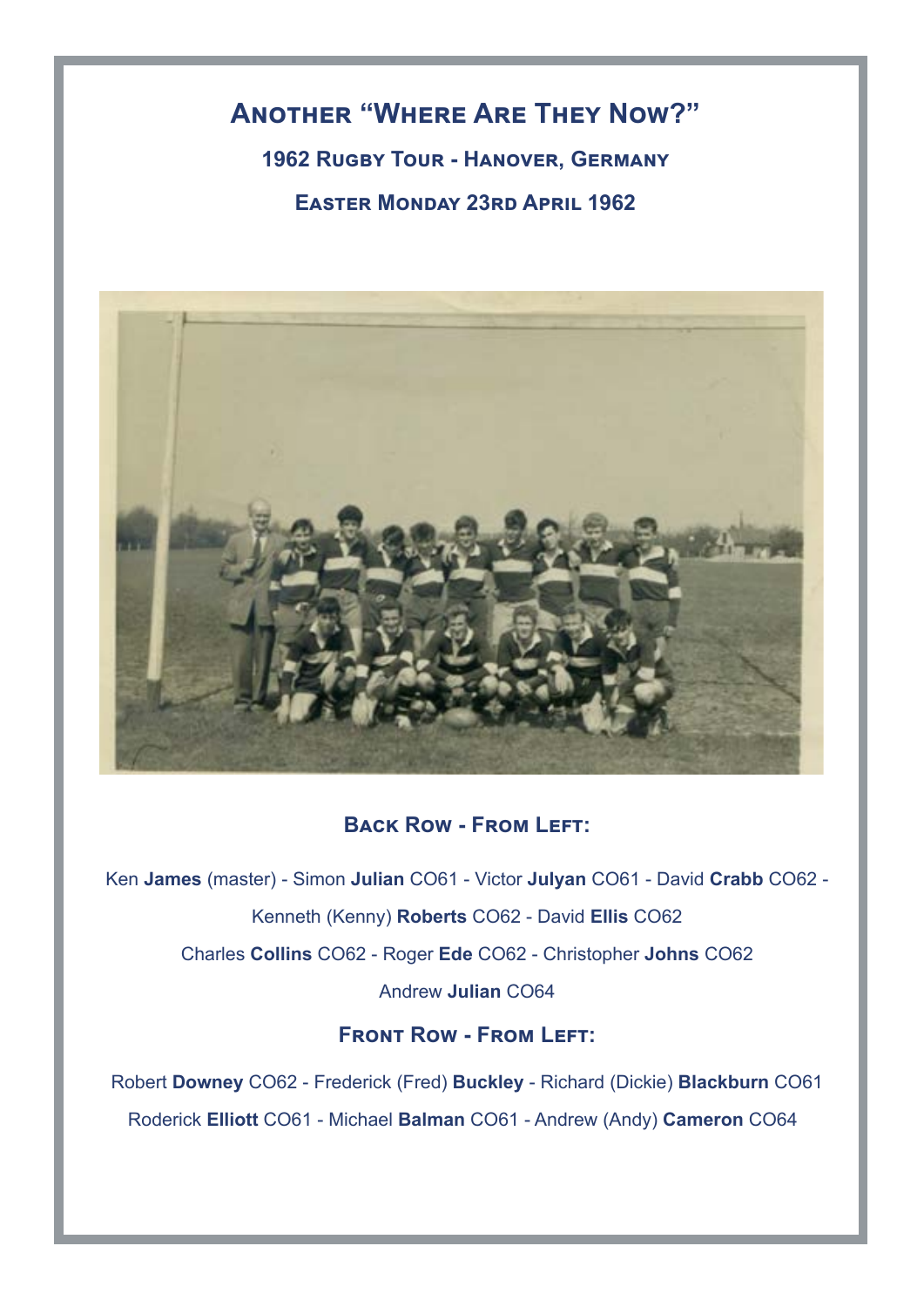### **Where Are They Now?**



The series "Where Are They Now?" seems to have struck a chord with many of you, so this week we have another lovely photo, kindly sent in by Roger **Ede** CO62.

*"Like a lot of us who are self-isolating, I too have been sorting out photographs. The photograph featured is of the school rugby team that went to Hanover, Germany at Easter, 1962. It was taken on Easter Monday, 23rd April according to my pencilled note on the back. Looking at the photo made me wonder where they all are now and how they have spent the last 50+ years?"*

Roger left Truro School in November 1962 and played in the 'Old Boys' rugby team in 1963 having been contacted by Dave **Ellis** CO62.

Roger retired from NatWest Bank in 1995 having stayed with the company throughout his working life, ending as Operations Manager at the South West Regional office in Exeter.

Roger lives in South Devon and continues to work with local charities in the area and returned to Truro School for one of the reunion dinners some years ago.

*"I attended a School Reunion Dinner several years back, with Guy (William)* **Speake** *CO62, George (Stephen)* **Pester CO63***, Tich (Stephen)* **Douglas** *CO63 and Michael* **Cooney** *CO62."*

Roger recognised Tim **Tregidgo** from the article about Tim and Pip in Keeping Connected Number 10 and hopefully by now they are back in touch. Since we started Keeping Connected at the beginning of lockdown we have managed to reunite many old friends – just another example of the many 'silver linings' we have managed to find in these strange times.

#### **If you have an old friend you would like to try to find, fill in our [FIND A FRIEND](https://www.truroschool.com/alumni/alumni-find-a-friend/) form on the Alumni section of the website.**

Some of you might also recognise those pictured in the 1962-63 Rugby1st XV below:



FP Buckley, EJ Chappell, PG Smith, R Medland, T Rowse, TC Hoskin, JC Betty, RA Downey, CJ Scott DA Allan, MD Cooney, C Mumford, D Ellis (capt), A Julian, A Cameron, SJ Douglas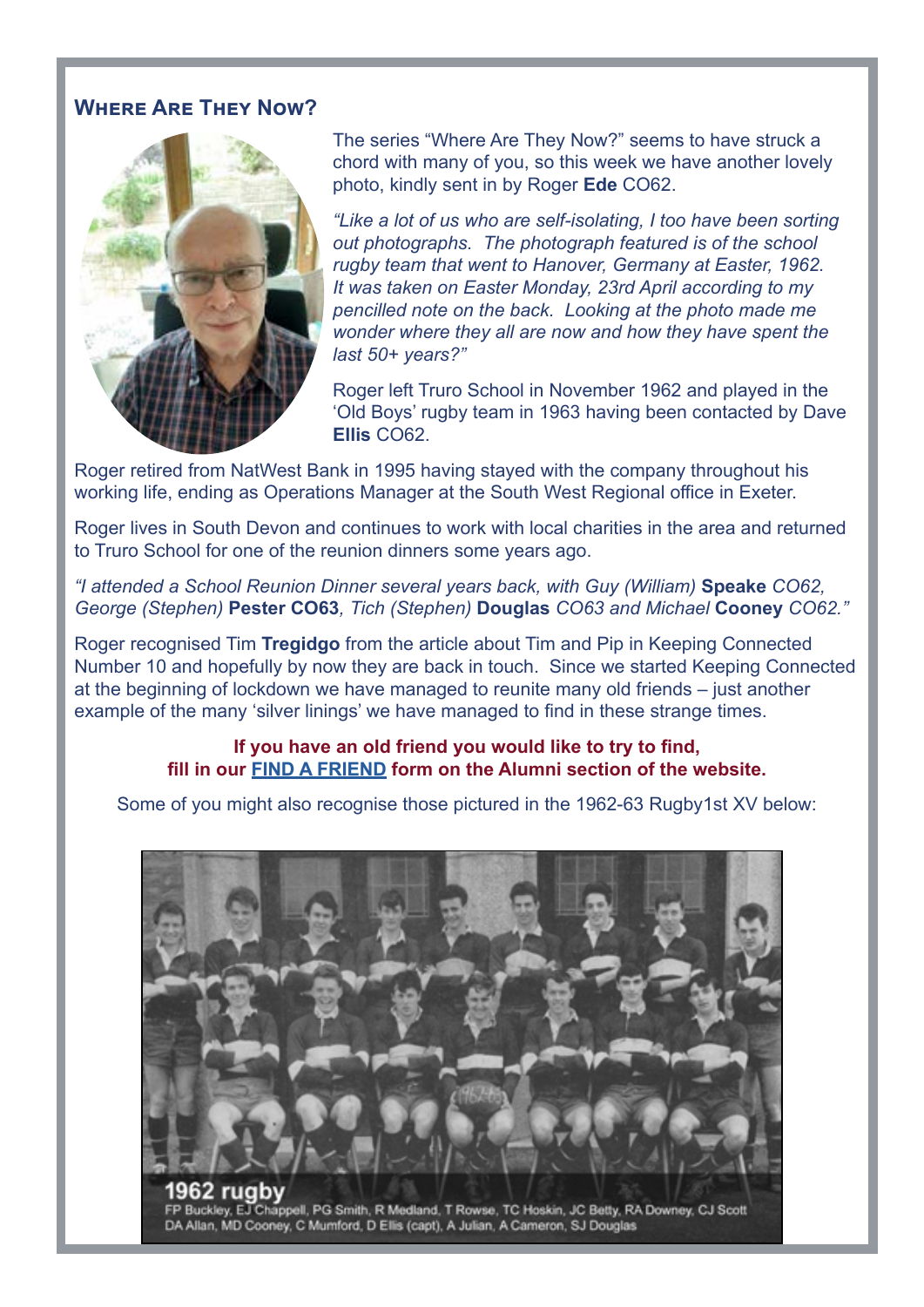## **Sophie Fergusson (CO2016)**

**talks about her first teaching job during the pandemic, and how beaches in Southsea don't quite compare to Cornwall.**



I haven't taught a single Year 3 pupil since we started our new routine. I didn't get the chance, and neither will I, to prepare them for Year 4. I don't even have a full class photo of me with my first ever class where we are not in fancy dress. I miss my class. I miss their loud giggles, their pantomime theatrics, the arguments that even if mum says so, a Twix isn't one of your five a day. I even miss telling the children to stop having competitions about who has the most black teeth! I teach in an area where, when I tell people, they will shudder and say 'good luck', where the children won't have had breakfast, where they have seen things that no seven year old should see, where everyone knows what the local drug dealer looks like and where I know where not to park if you don't want anything stolen. During the first half term of this pandemic, I have taught the children of key

Throughout my 3 years at university studying Primary Teaching with a specialism in Citizenship it was almost drilled into us that as a teacher you must be ready for the unexpected and that on any given day you could face a number of curveballs. Somehow, though, I think a pandemic really wasn't quite what they meant.

I am in my first year teaching since qualifying. I teach Year 3 in a primary school in a deprived area of Portsmouth where we simply call the coronavirus the super bug. It is a completely different environment to where I grew up in sunny Cornwall. I have found it challenging not being able to visit my friends and family in the holidays like I would usually. Southsea beach is lovely but it isn't a proper sandy beach and I can't wait for the day I finally get that BBQ on a Cornish beach with my friends and family. Zoom quizzes just aren't quite the same!



workers in Year 4, 5 and 6 instead of my year 3's. Then I was given three days' notice, in the final half-term, that I would be teaching a bubble of 15 Year 1 children. Unexpected curveballs have been the understatement of my short teaching career so far!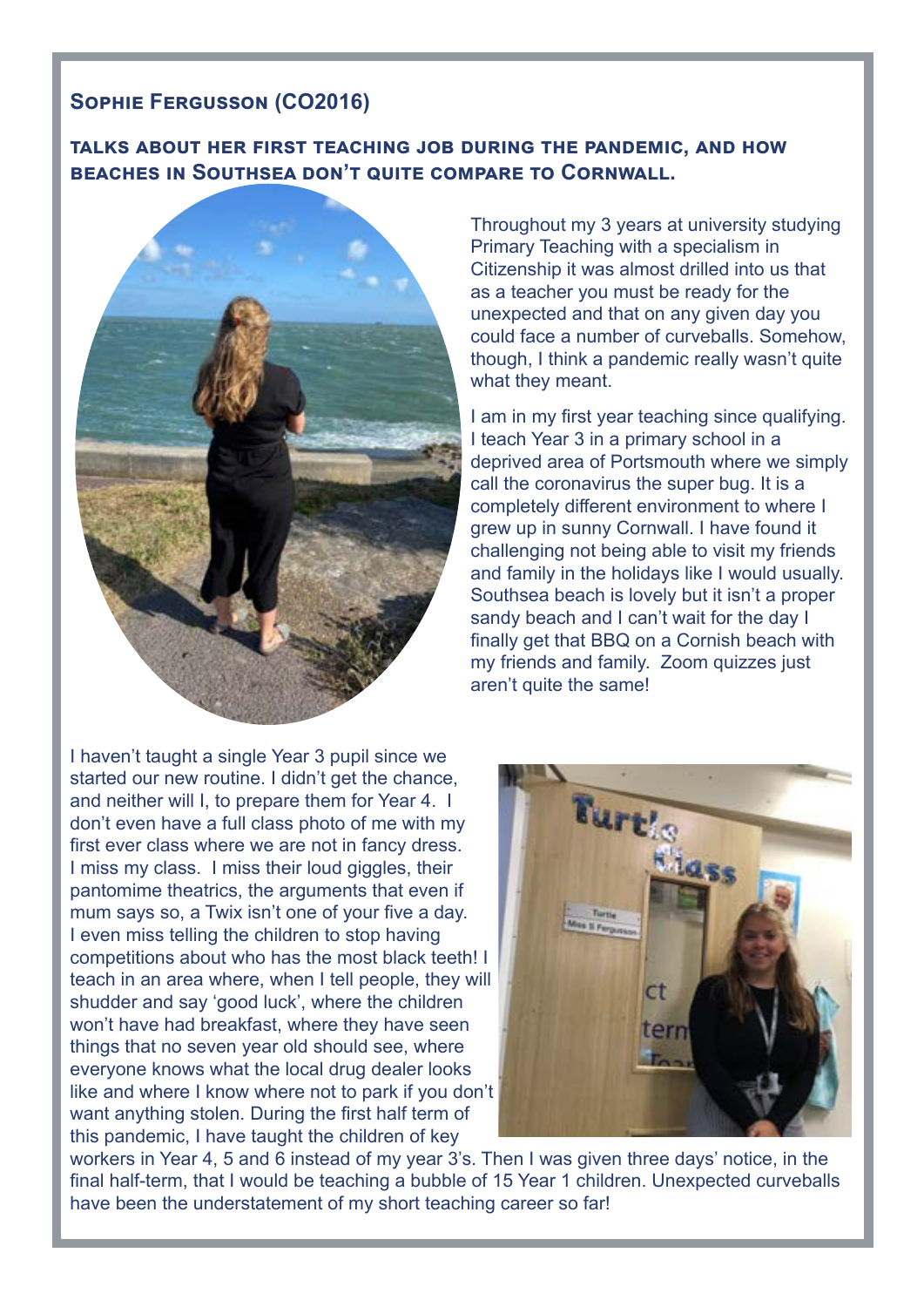## **SOHPIE FERGUSSON (CONTINUED)**

So, I thought I would write a brief outline of what a day teaching in a pandemic is like. My average day consists of getting to school for 7:20, setting up the classroom and cleaning the surfaces. My teaching day starts at 8:30 when the children arrive.

At my breaktime, where I would usually make sure everything is ready for my next lesson, I juggle break duty outside with phoning parents of my Year 3 class to make sure that they are coping with their online home learning. They are doing an awesome job in the circumstances. However, most end the call with something along the lines of "To be honest I don't know how you do it. I can't understand any of it myself and why do they even need to know fractions?" Teaching the parents how to teach my pupils over the phone is a challenge I didn't foresee in September.

I then run outside with some spare oranges I have bought from the shop for any children who don't have a snack, returning to email any parents back who have sent me their children's work. At lunch, the break is 45 minutes long but due to lack of staff it is now down to myself and my Learning Support Assistant to be lunchtime supervisors as well. After lunch, we do art, music, geography or treasure hunts outside which is brilliant. Then between 3-3:40 the children slowly filter out, exhausted but excited for another day. For them, the day is over but for me I stay and clean every bit of equipment touched (or even looked at it seems!) by a child with disinfectant and wipe down the tables, chairs and surfaces before prepping for the next day. This routine has become ingrained within me these past three months. Now the idea that in September I could be teaching 30 children all in the class at once scares me, although I cannot wait for it to start to feel normal again.



This could seem that teaching during a pandemic hasn't been fun, but that's not what I mean. Don't get me wrong - it has been tough and there have been days where I have really struggled. However all you need is a child to say something completely random that really makes you giggle and the classroom is ok again. For example, I overheard one little girl say, very seriously, to her friend that sharks don't mean to eat people. They are actually sea doctors who want to test people's blood and so we shouldn't be scared of them! We have made bright sunshine filled memories so that when all of this is in the past these children will remember days where they got to play games, go on treasure hunts, make pastries and pizzas, enjoy film afternoons, make bubbles (this one was super messy!) and have hula-hoop competitions.

There is so much that we can't do at the moment. However I take comfort in the fact that there are lots of things that we can do. A grinning 6 year old running back to you after she has left for the day to give you a huge hug and whisper "Thanks Miss, that was the bestest day I have ever had in the whole wide world" makes up for me missing my original class.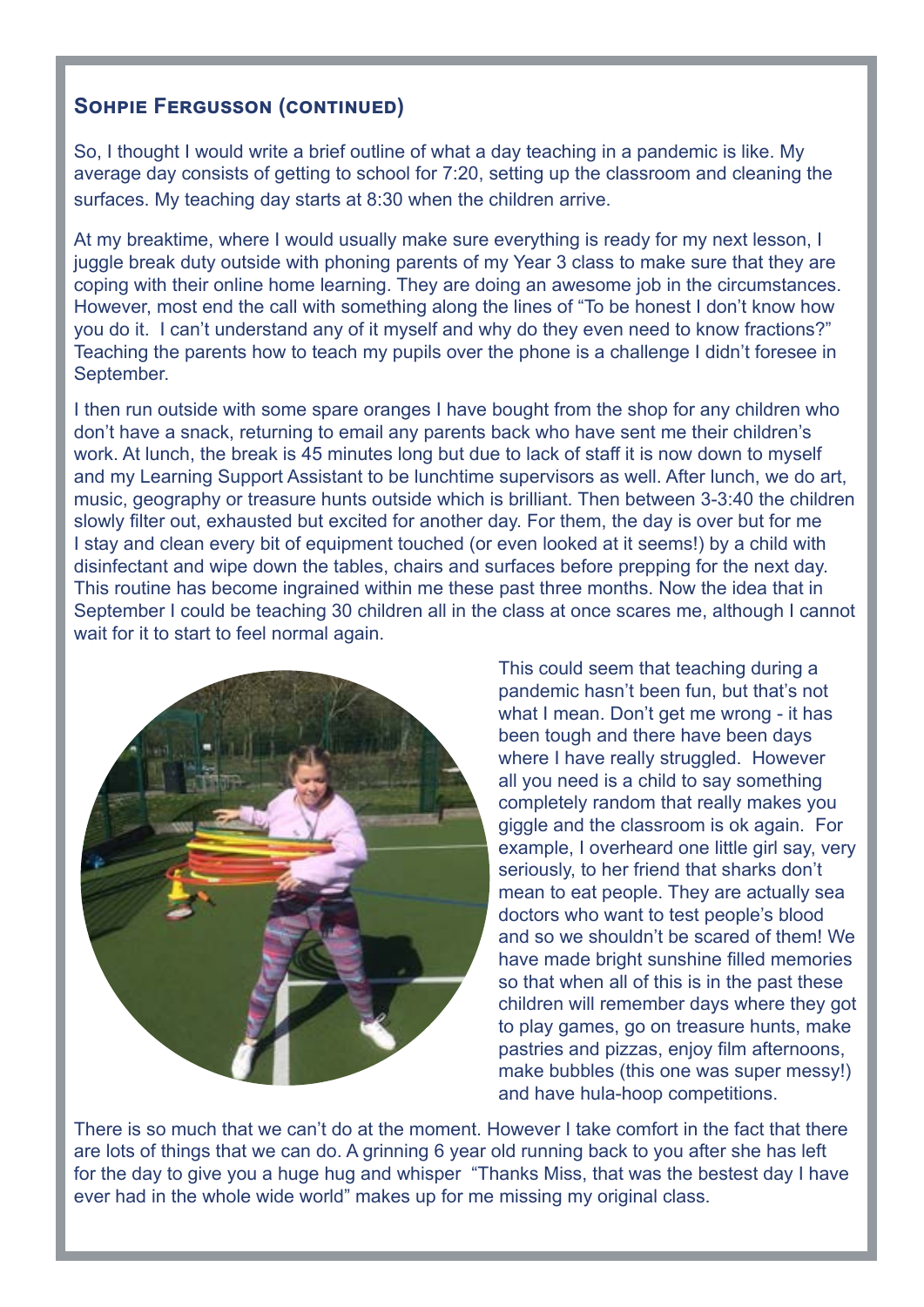# **View From The Chamber (30/06/2020)**



Now the science has determined that Cornwall can open, it's up to us to make it work; and one way we can get back on our feet again quickly is to Buy Cornish. One of the brands we own at Cornwall Chamber of Commerce is Choose Cornish. This is deliberately thoughtful. It is not a strident campaign, merely a reminder before you order from Amazon to think ' is there a local supplier who I could buy from?' Often the overall price is better, you benefit from personal service and after sales care and the money you spend locally circulates and creates the famous Multiplier Effect – the formula which calculates a pound spent here has far greater impact as that pound is re-spent many times through the local supply and consumer chains.

The Choose Cornish campaign applies not just as a clarion call for consumers to support your High St, your farm shop, your local market and producers through schemes like Made in Cornwall; but for businesses to think 'can we buy our IT support, our office supplies, our staff training and so on from a local provider in Cornwall?'

It is no surprise that Visa Card has launched a TV ad campaign on this theme ; and the Buy Local! cry is being taken up all round the world, not to decrease competition but to restart economies from the grassroots up in the same spirit that we have been looking after our neighbours and picking up litter on our beaches. But in Cornwall with our sense of pride in the place we live, I believe this policy takes on a higher purpose. We are at our best when we collaborate, especially when times are tough. But buying Cornish goods and services is not a hair shirt decision. You get the very best food and drink, creative goods, home furnishings and after sales care from your local outlets creating employment and small businesses here. And, if you are running a business, you can buy the best and create local relationships and networks to everybody's benefit.

So use Cornwall Chamber, Made in Cornwall, Cornwall Council's Let's Talk Cornwall and Cornwall Living's Little Piece of Cornwall online; and walk or cycle to all the amazing towns, markets, and suppliers that make up such an important part of our County. Buy Local, Support your High St, think Cornish business for your supplies!

#### By **Kim Conchie**

Chief Executive Officer of Cornwall Chamber of Commerce TS Chair Of Governors & Foundation Trustee

**[CLICK HERE](https://www.cornwallchamber.co.uk/)** for the Cornwall Chamber of Commerce website

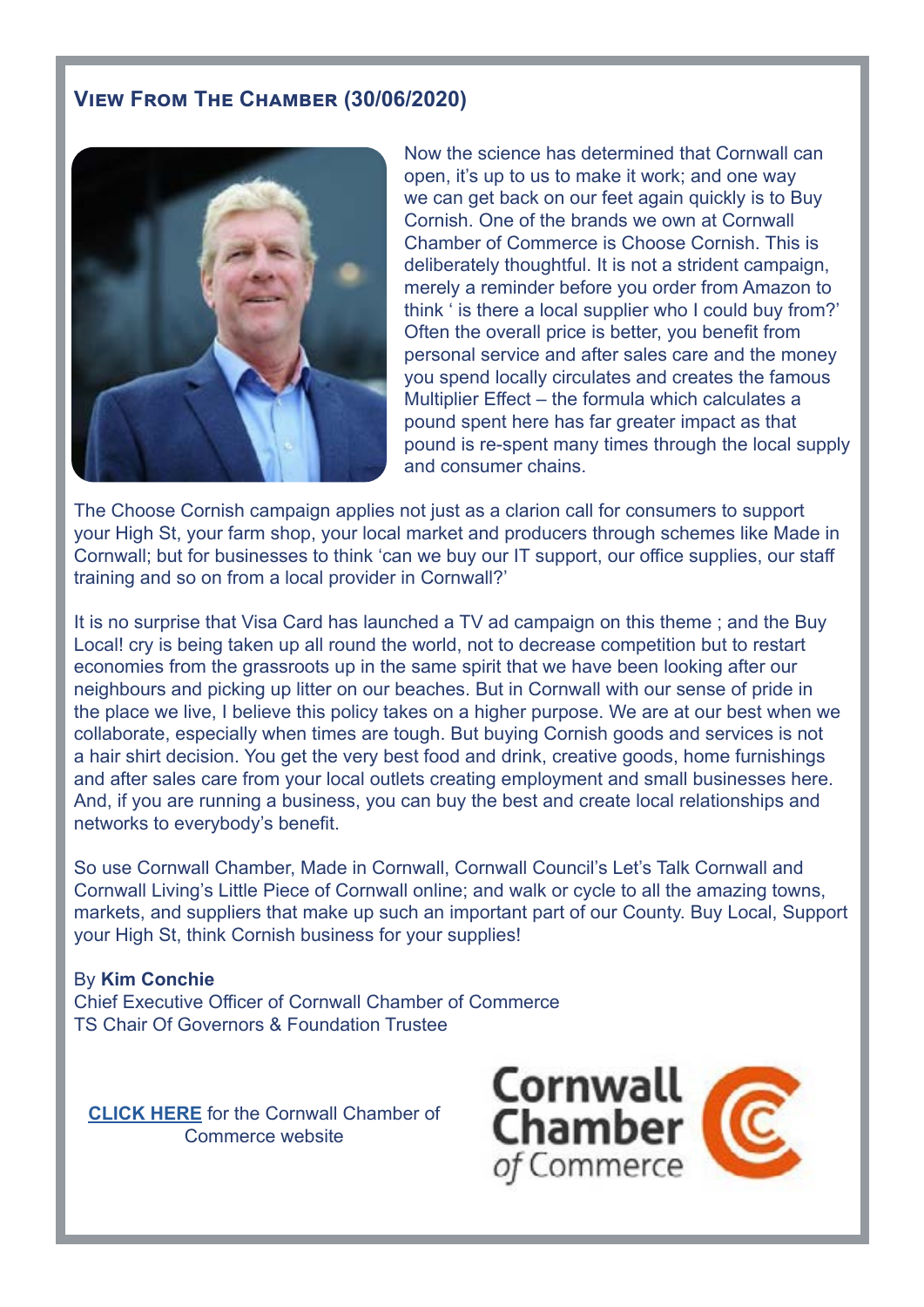# **Virtual Art Show - Heseltine Gallery**

We are pleased to invite you to our end of term virtual art show in the Heseltine Gallery, showcasing works of art from across the Prep and Senior Schools, including A-Level and GCSE pieces.

# The exhibition is available to view: **[CLICK HERE](https://www.heseltinegallery.com/summer-show/)**



**Truro School** Summer **Art Show** 





# **Take a Tour of the School**

Maybe just for a trip down memory lane or to see what is available at the School today, with Jayne Grigg, Director of Admissions and Development.

**[Click Here](https://www.truroschool.com/virtual-tour/)**

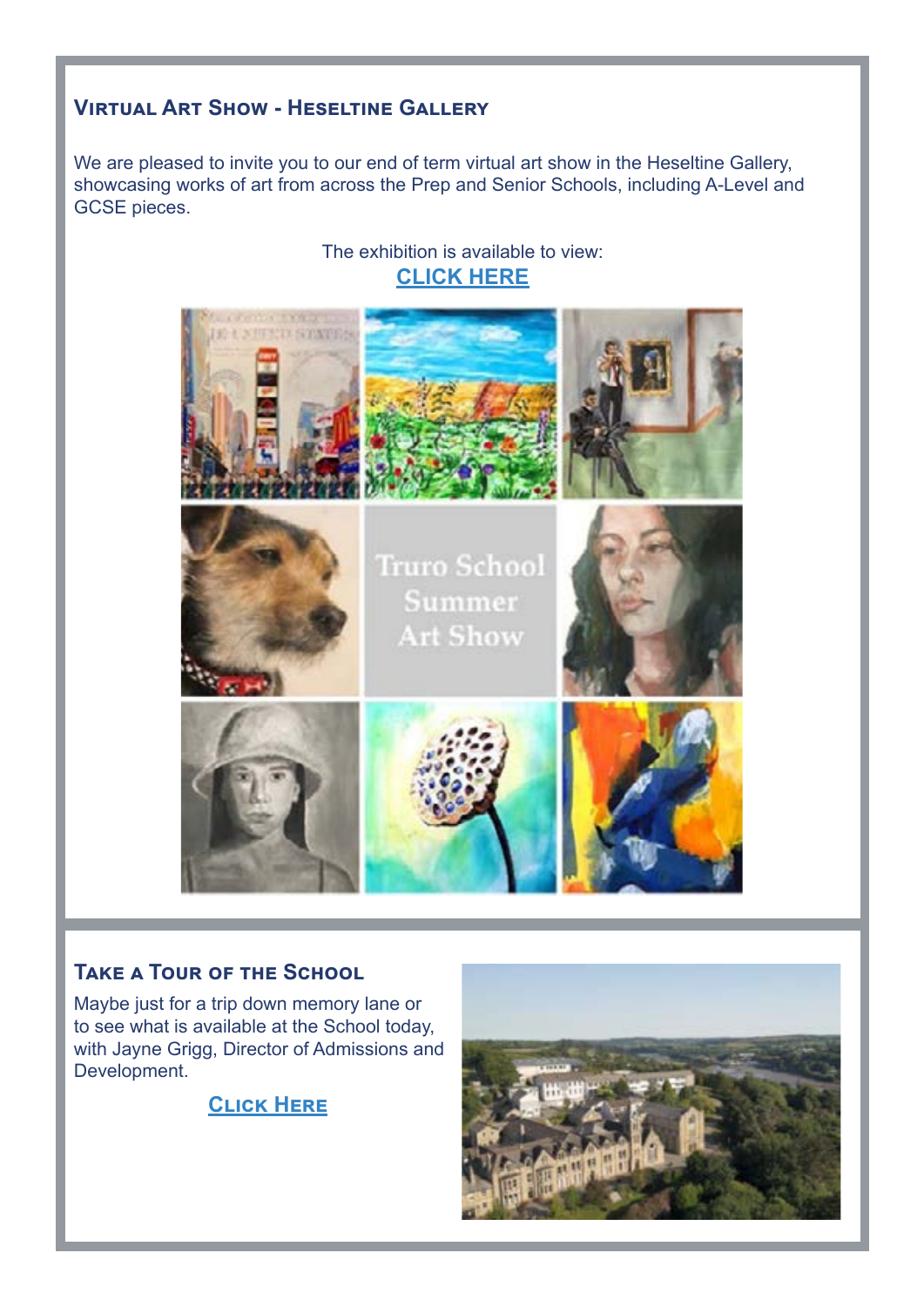### **Zoom Reunions**

Following on from the article in Keeping Connected Number 10, Jem Treadwell CO74 has been continuing to meet fellow Old Truronians via Zoom, the most recent call being number 5.

Jem said:

*"Seventeen people have been on the calls, including thirteen on Monday', which was the biggest so far. I had quite a few contacts from the Keeping Connected article, and several more by word of mouth, so our e-mail list is expanding.* 

*We've also started a WhatsApp group.*

*Our next call is tentatively planned for Monday 13th July at 8pm UK time, and we're also likely to hold another one soon at an Australia-friendly time.*

*Anyone interested in connecting, regardless of year, please contact me at*  **jem.treadwell@gmail.com***, and I'll pass on details."*

Wherever you are, and whatever year group, you will receive a warm welcome from Jem and the other members of this group – so why not join and let's see how many are on the call next time!





#### **Left to right:**

#### **Top Row:**

Peter **Hulley** CO74 – Jem **Treadwell** CO74 – Vik **Watts** CO74 – Dave **Harbage** CO74 – Rob **Bruce** CO74

#### **MIDDLE ROW:**

Nigel **Haywood** CO73 – Martin **Trewhella** CO74 – Nigel **Knee** CO74 – Adrian (AJ) **Smith** CO74 – Andrew **Trelawny** CO74

#### **Bottom Row**

Alan **Draper** CO75 – Howard **Nicholls** CO74 – Ravi **Saravanmuttu** CO74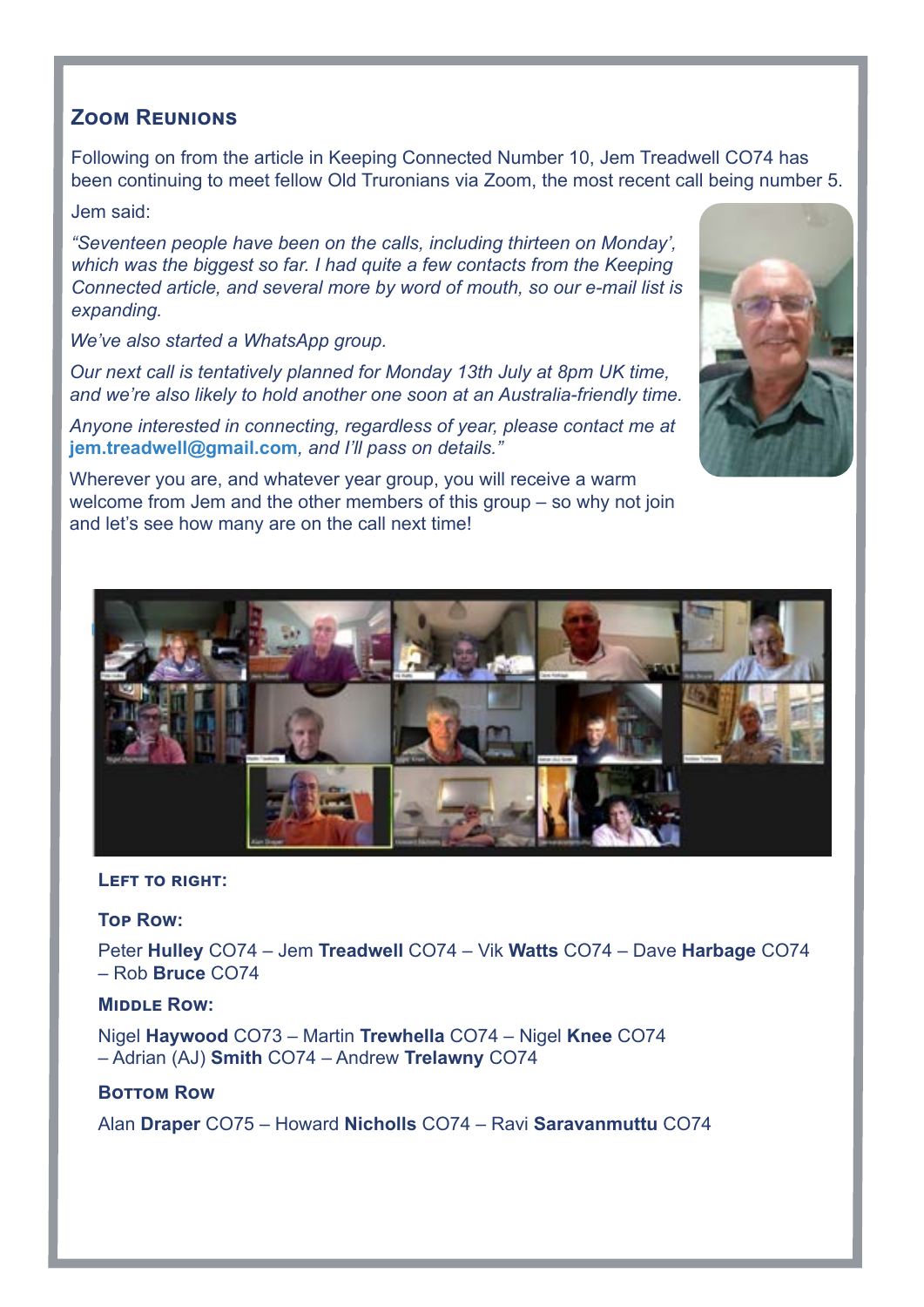# **Farewell To Old Friends**



Old Truronian **Owen Lynwood HARDING**

**"Lyn"**

19/10/1929 – 08/11/2019 TS 1940 - 1947

Lyn passed away peacefully, having suffered from Alzheimer's for a number of years, at his family home in Lincoln where he had resided for over 50 years having moved from Cornwall to embark on his career as a design engineer. He leaves his children Alan and Heather, their spouses, Melanie and Paul and his grandchildren, Thomas, Joseph, James and Benjamin.

# Old Truronian **John Humphrey Harvey LANGDON**

05/10/1928 - 13/06/2020

TS 1937 - 1945

John passed away peacefully aged 91. Following multiple pneumonias last Christmas John had moved to Trevern Care Home in Falmouth. Dementia had a random effect on his memory and he was muddled at times but always recognised everyone who went to visit him. The staff took to him immediately and he was very well looked after and cared for as if he was one of their own family.

In his 91 years John touched many lives and leaves many memories and affections in many places. He will be missed by many - not least by the Famous Old Grouse Distillery and local winemerchants, pubs, restaurants..............

*Words by John's son, Phil Langdon*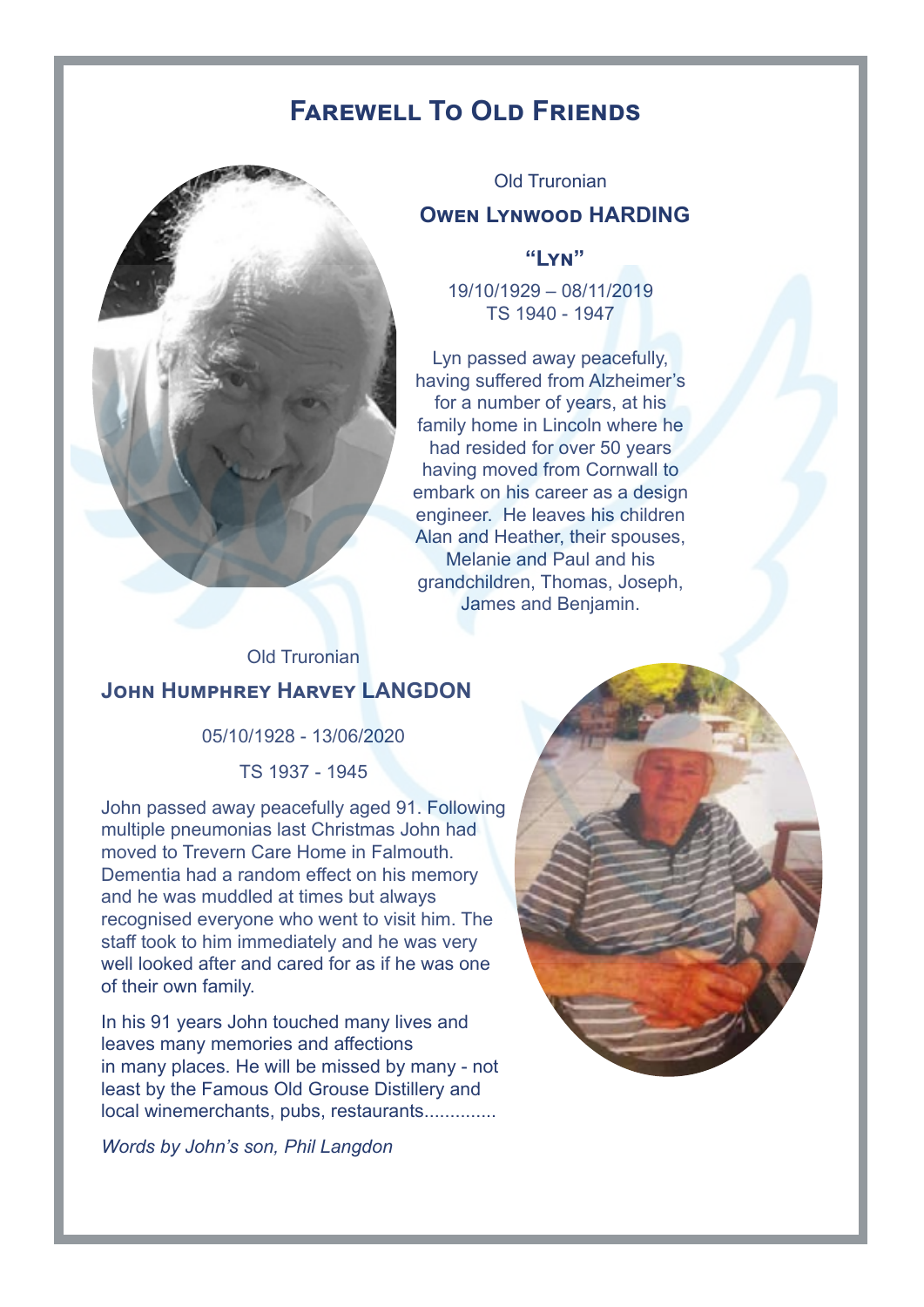

# **Maria's Recipe**

This Prawn Pad Thai is a cookery school favourite, and has appeared by popular demand on several of our courses



# **Prawn Pad Thai**



#### **Ingredients**

250g dried medium flat rice noodles

3 tablespoons tamarind paste

3 tablespoons light brown soft sugar

- 3 tablespoons fish sauce
- 1 red chilli
- 2 tablespoons oil

2 banana shallots

4 spring onions

100g mange tout

Small bunch of coriander

2 eggs

50g roasted peanuts

200g raw prawns

100g bean sprouts

1 lime, cut into wedges to serve

#### **Method**

- 1. Bring a large pan of salted water to the boil. Once it is boiling remove from the heat then add the noodles and leave to soak for 15 minutes until just soft.
- 2. De-seed and finely chop the chilli then place into a small bowl
- 3. Add the tamarind paste, sugar, fish sauce and water and stir until the sugar has dissolved.
- 4. Peel and finely slice the banana shallots and spring onions.
- 5. Top and tail then finely slice the mange tout into thin shreds.
- 6. Remove the tough woody stalks from the coriander and roughly chop the remaining leaves and tender stems.
- 7. Crack the eggs into a small bowl and whisk together with a fork until the yolk and white are well combined.
- 8. Drain the noodles and rinse in a colander under cold water. After rinsing shake well to remove all the water.
- 9. Roughly chop the roasted peanuts.
- 10. Heat the oil in a wok over a medium-high heat. Add the chopped shallots and prawns and cook for 1-2 minutes until the shallots are just starting to colour and the prawns have just turned pink.
- 11. Add the eggs and stir for 30 seconds.
- 12. Add the drained noodles and fry for another 30 seconds, stirring to break up the egg.
- 13. Pour in the tamarind and sugar mixture and simmer until it is absorbed.
- 14. Add the spring onions, bean sprouts and mange tout and fry for a final 1 minute.
- 15. Finally stir through half the coriander and half the peanuts.
- 16. Garnish with the remaining coriander leaves, nuts and lime wedges and serve immediately.

Don't forget to send us photos! **tsa@truroschool.com**